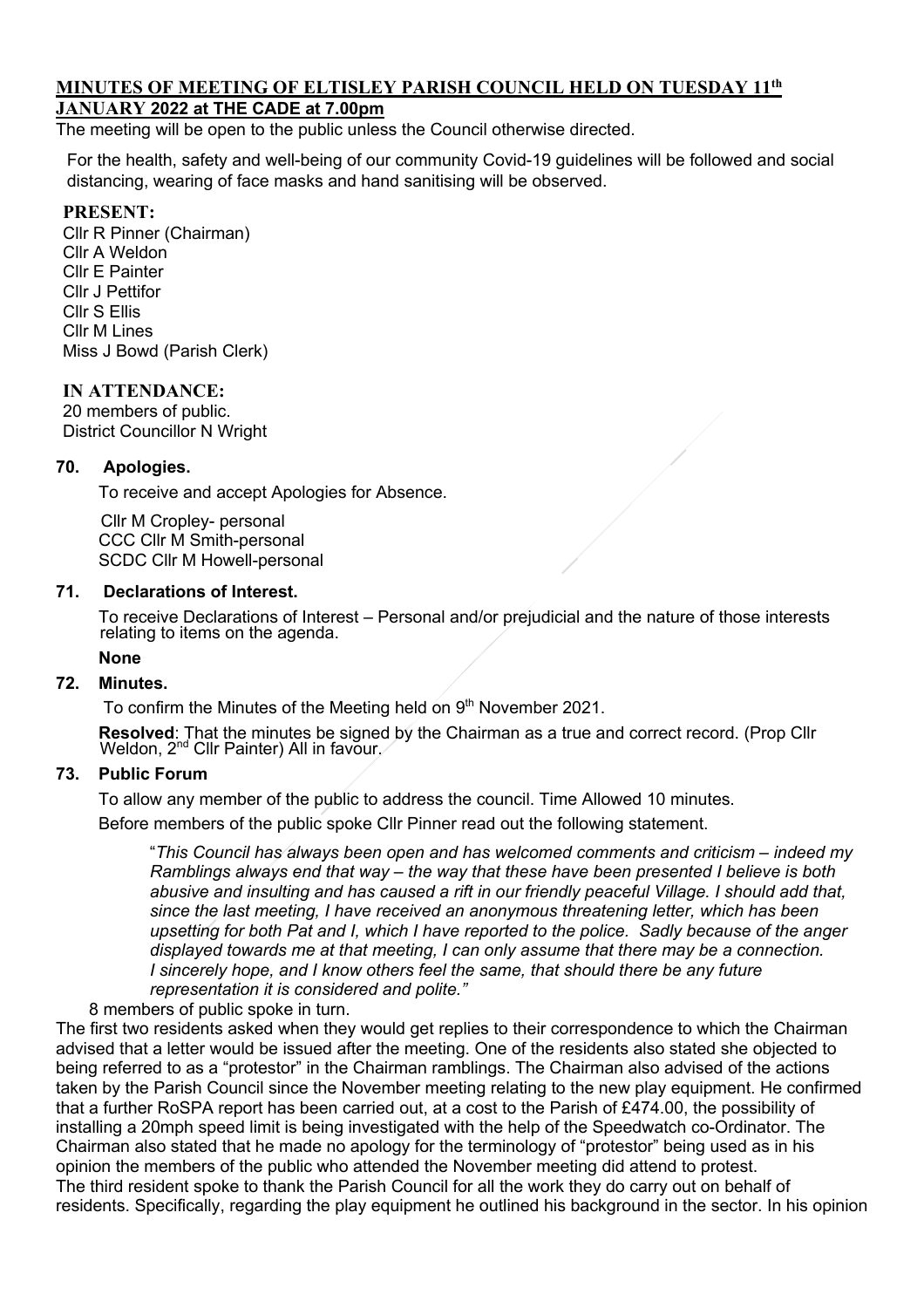moving equipment to the pocket park was not an option as it was more subject to safety concerns than being in the centre of the village. Also, it would be liable to vandalism, and he felt that residents would be less likely to use the facilities as they are isolated and in "darkness" with issues with HGVs using the narrow access road.

The fourth resident agreed with all that had been said by the previous speaker which was met with a round of applause.

The 5<sup>th</sup> speaker asked if flashing warning sign could be looked into similar to those that are used to notify drivers of a school in the vicinity.

Speaker 6 felt the equipment enhanced the village and that road visibility was not an issue.

The next speaker stated that having run the cricket club for many years there had been many near missus with vehicles during matches and that parents needed to take the lead if they felt they had safety concerns for their children when on the equipment.

Cllr Painter spoke to advise of the results of a survey she had instigated. 84 replies were received of which 94% supported the play equipment. The questions asked covered location, safety, range, relocation to the pocket park.

The final speaker asked if the Council would look again at a permanent site for locating litter picking equipment near The Cade so that residents could clear litter when they had spare time. His daughter will be doing another pick shortly for which the Chairman expressed his and the Councils thanks. Cllr Pinner agreed to look into this matter.

The Chairman finished the item thanking everyone for attending.

# **74. District and County Councillor Reports**

To receive verbal reports from district and county councillor.

Cllr Wright spoke to say he was pleased to be attending a convivial meeting following the November 2021 meeting.

He stated that as Councillors you need a "thick skin" specifically referring to Cllr Pinners unpleasant letter but asked Council to remember that more resident appreciate the Councils work than object.

SCDC continue to meet in public, but Covid is making operations difficult.

The biggest issue at present relates to the Oxford- Cambridge rail link and the green protection along the route.

Cllr Pettifor asked for Cllr Wrights opinion on 20mph speed limits. Cllr Wright referred to Papworth's experiences and said that with inclusion of physical structures then the limits can work.

Any scheme would need to be costed and the Parish Council would need to contribute financially.

Cllr Pettifor urges Council not to go down the 20mph route but stated he would prefer Council to put more energy into keeping non- local traffic out of the village. Cllr Pinner advised the meeting that this was already in hand.

Cllr Pinner asked if Miriam Hill is still the tree officer which Cllr Wright confirmed.

# **75. Matters arising from previous meeting**

# (i) A428.

 CCC M Smith had tried to arrange a meeting with Highways England as requested. A date was agreed for  $17<sup>th</sup>$  January 2022 but Highways England have now cancelled.

(ii) Village Drainage.

 Cllr Pinner reported that the recent heavy rain had proved that the recent works on drainage had been successful. As there is a current grant available for drainage works Cllr Pinner reported that he has asked the previous contractor for a quote to slump out the ditches to support an application.

(iii) Zero Carbon Communities Grant Scheme.

Cllr Ellis outlined the background to the grant and the fact that an extension has been given on time and also the scope to incorporate the wildflower project. As the re-wilding work is not be reliant upon working parties the Council has gone out for 6 quotes only 1 received. Cllr Ellis proposed acceptance of the quote as the project is time critical.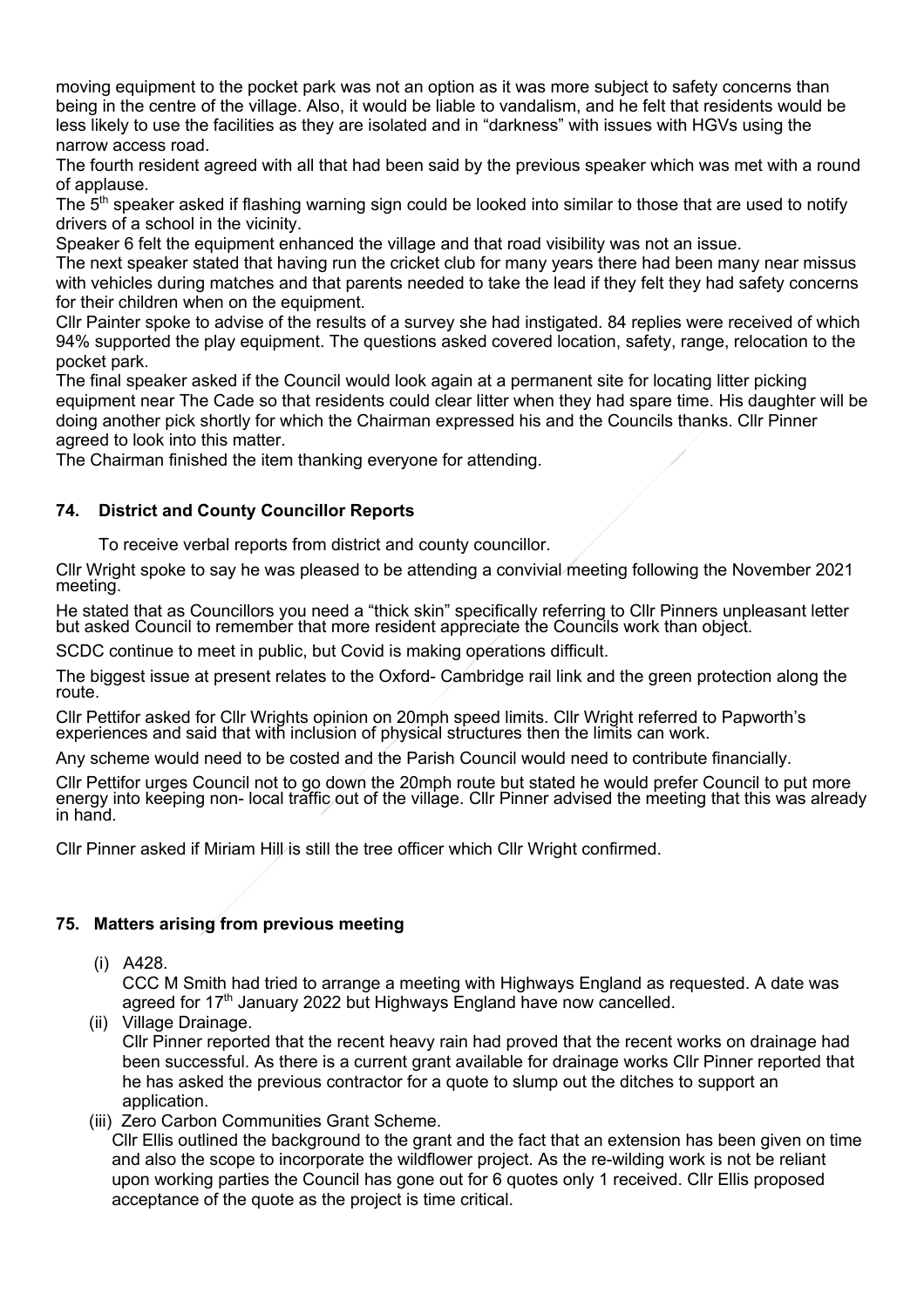Cllr Pettifor spoke to say that he felt there was a need to consult more with residents as the areas can look messy and he did not want a repeat of the recent experience over the play equipment. He also asked about maintenance cost.

Cllr Ellis confirmed that there will be no maintenance costs as the areas will be sown with annual seeds and it will reduce the cost of verge cutting.

**Resolved:** That the quote be accepted, and the work go ahead. Plans of the proposed sites to be made available in the bus shelter on the Facebook page (Prop Cllr Ellis 2<sup>nd</sup> Cllr Pinner) All in favour. Cllr Ellis also spoke to remind members that 4 residents have undertaken training to carry out heat loss surveys of homes and that this will be offered to residents free of charge during the 1<sup>st</sup> week of February 2022.

(iv) Play Equipment.

Cllr Pettifor spoke to say that the RoSPA report had raised a few queries.

Cllr Pinner stated that none of the points were "urgent" which Cllr Lines agreed with as they are marked low risk.

Cllr Pettifor felt that Council still have a responsibility to deal with the matters raised and manage the facility.

Cllr Painter spoke to say that this was nothing beyond the normal in that the annual report from RoSPA raises matters that Council deal with according to risk.

Cllr Pinner advised that the Clerk has created a file of inspection logs for monthly inspections of the equipment. He also asked that the report be put onto the March agenda.

- (v) Caravan woodland Potton End. Cllr Pinner reported that the caravan had been removed over the Christmas holiday period. The site needs to be monitored as it has a water course running across it hence the owners have been written to with regards to their riparian rights.
- (vi) Grass cutting CCC.

 Cllr Pinner confirmed that CCC have been advised of the Parish Councils wish to take over the works in the new financial year with Bradgates being asked to carry out the work.

(vii) Bus shelter & seat repairs.

Cllr Pinner advised that Mr R Sharp will be looking at the project later this year.

It is hoped that an offer of subsidised material can be utilised, and a quote brought back to Council. Cllr Pettifor felt that this may not be forthcoming due to pressure of work. Cllr Pinner replied that Mr Sharp has someone working with him and that he was looking at an August start date. It was agreed that the original 3 companies be approached and asked to revise their quotes to reflect timber being used as opposed to UPVC.

# (viii) Luton airport.

The latest proposal was noted. It does appear that it may be beneficial to Eltisley residents.

# **76. Clerks Report**

To receive written report. Meeting Dates: –

Full Council – Tuesday  $8<sup>th</sup>$  March 2022

Items to report

- Road sweeping Caxton End reported to SCDC 17/12/21
- Damage to The Green by bin lorry Cross Path reported 16/12/21 Ref :PFWTJQRL

# **77. Members reports**

(i) Parish Forum

 Cllr Pinner advised that he was unable to attend the last meeting and that he has not received minutes from the meeting therefore nothing to report.

(ii) Village working party.

Cllr Pinner stated that the brushwood from around the pond needs to be disposed of and he asked for opinion on burning or turning into an eco-environment.

It was agreed to consult with the allotment holders with a proposal to burn.

Cllr Pinner also reported that the new goal posts have arrived and that he will be seeking help to put them together via the newsletter.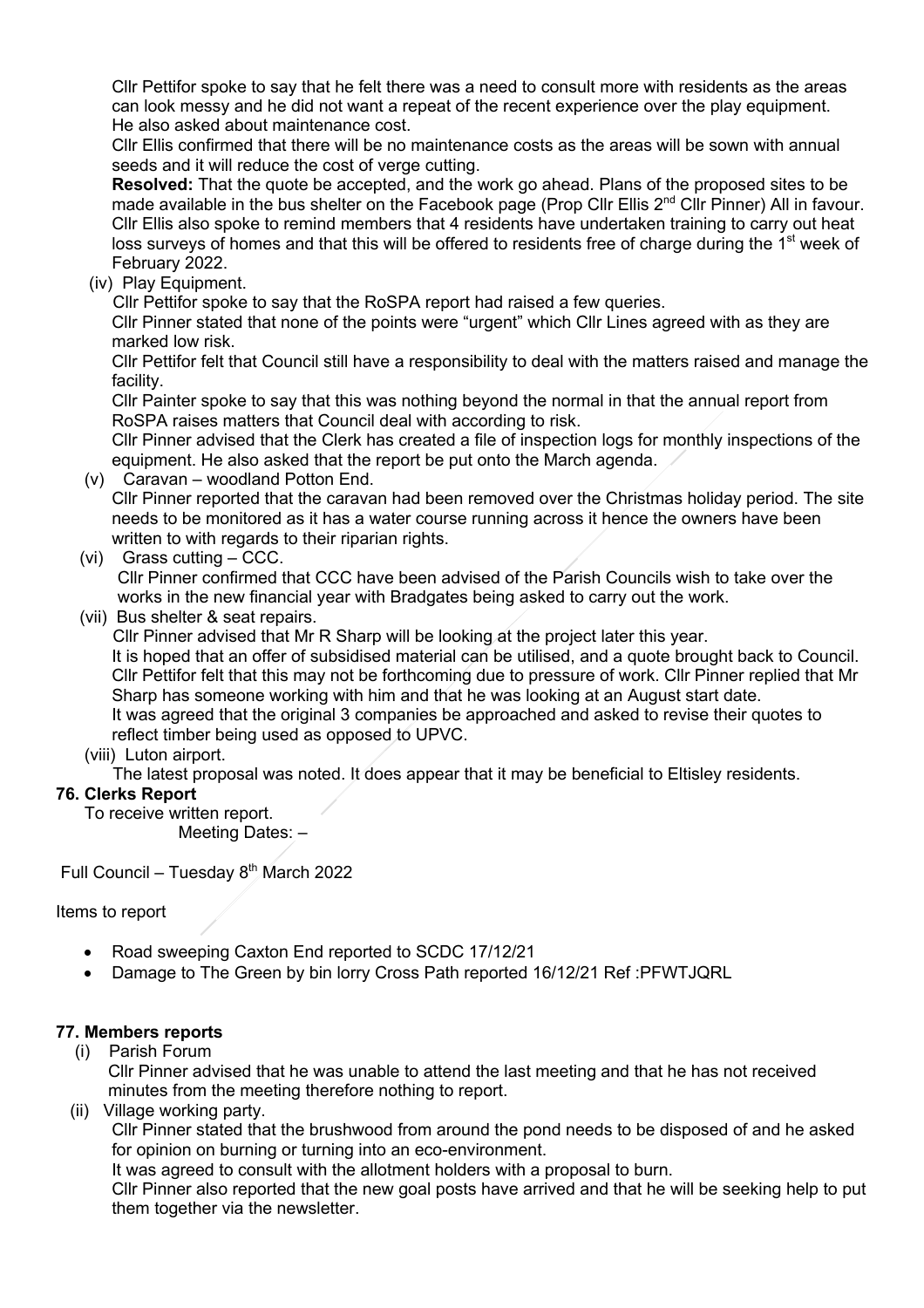(iii) Parish plan survey.

This was deferred from the November meeting.

 Cllr Pinner tabled copies of the survey update questionnaire to go to all households and proposed an open session one afternoon/evening in the Cade.

Members supported this approach.

(iv) Speedwatch.

Regular session will recommence in March

 Cllr Ellis reported that the sign has been left by the bus shelter to catch those drivers diverting off the A428

He also stated that the data diagnostics show that most cars are travelling at less than 35 mph

(v) Broadband.

Clerk reported no progress.

Cllr Pettifor stated cabling work has been done but nothing else.

(vi) Platinum Jubilee 2022

Cllr Weldon advised of a meeting being held on Thursday to discuss plans.

 She asked if Council would support the planting of 7 trees as suggested by National organisers and suggested 7 be earmarked in the new planted area by the church.

Members considered there may be a better more visible location.

Cllr Pettifor agreed to raise at the PCC meeting in February.

A further report will be made at the march meeting.

# **78. Finance and Risk**

- 78.1 To approve the following accounts for payment:
	- i. Miss J Bowd salary November £335.82 December £331.97
		- ii. Mrs A Jackson November £87.01 December 87.01
		- iii. HMRC November £80.40, December £80.40
		- iv. Holywell-cum- Needingworth Parish Council quarterly office rent £208.00
		- v. Contribution to church for water re trees planting £25.00
		- vi. Eon bus shelter electricity £14.37
		- vii. Drax streetlight energy £4.32 & £1.30
		- viii. Warren access cherry picker for Peace tree lights £342.00
		- ix. ROSPA play area check £474.00
		- x. Slcc/alcc contribution to Clerks member ship £73.60
		- xi. The Green water £43.24
		- xii. ICO registration fee £40.00
		- xiii. Drax streetlights energy £1.26 & £4.44
	- xiv. Cambs Acre subscription £57.00

**Resolved:** That accounts for payment as listed be approved (Proposed Cllr Lines 2<sup>nd</sup> Cllr Painter) All in favour.

- 78.2 To note the bank reconciliation as at 16<sup>th</sup> December 2022. **Noted**
- 78.3 To note the budget report dated  $16<sup>th</sup>$  December 2022. **Noted**
- 78.4 To consider quotes for tree survey works.
- 78.5 To note EoN electricity migration to NBS
	- **Noted**
- 78.6 To note the increase in office rent w.e.f March 2022. Clerk was asked to write to Holywell-cum-Needingworth Parish Council thanking them for the continued office facilities and for the reasonable rent charged. **Noted**

# **79. Precept**

- 79.1. Receipts and Payments Account
	- To note the statement of receipts and payments as at 1/12/21
- **Noted**

# 79.2 .Budgets

(i) To review the budgets for 2021/22.

Cllr Pettifor reiterated that the new equipment will require maintenance.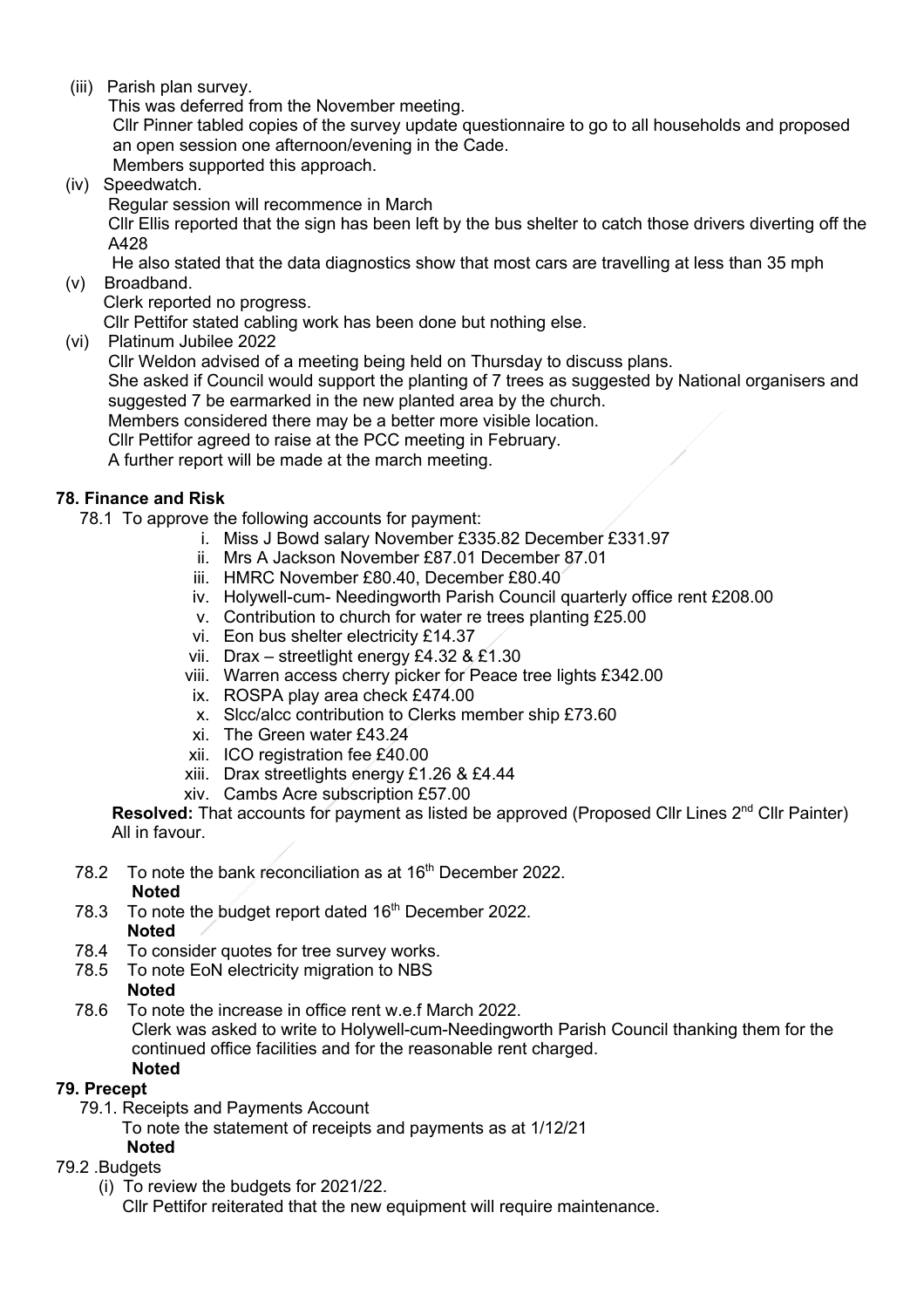He also spoke to say that the Council need to look at moving away from volunteers and that small increases are better than a large increase.

- (ii) To set the budgets for 2022/23. Members agreed that the budgets should be accepted as presented.
- 79.3. Precept.

 Clerk talked thought the supporting notes that had been issued with papers. To agree the Precept figure for 2022/23

 **Resolved:** That the precept for 2022/23 be set at £23191.00 (Prop Cllr Lines 2nd Cllr Ellis) All in favour.

# **80. Planning**

- 80.1 To consider the following applications received:
- (i) Application ref:21/04933/PRIOR Single storey rear extension 46 Caxton End Eltisley St Neots Cambridgeshire PE19 6TJ
- **Resolved**; That the application be approved (Prop Cllr Pettifor 2<sup>nd</sup> Cllr Ellis) All in favour.
- 80.2 To note the following applications that have been **approved:**
- (i) Application ref: 20/05300/FUL Restoration and conversion of five historic barns to form a family annexe, utility space, gym, garage and one holiday let 38 Caxton End Eltisley St Neots Cambridgeshire PE19 6TJ **Noted.**
- (ii) Application Reference: 21/04933/PRIOR Single storey rear extension Site address: 46 Caxton End Eltisley St Neots Cambridgeshire  **Noted.**

# **81.Correspondence**

To receive correspondence and agree any actions: -

- (i) To consider letter from resident(s) relating to the management of The Green.
	- Chairman gave members time to read draft responses.

Cllr Pettifor felt that the Council needed to "build bridges" and that the replies if sent will inflame rather than be constructive.

Cllr Pinner expressed a view that the damage has already been done.

Cllr Painter felt that the letters responded to the questions raised and that was what the resident requested in public forum.

Cllr Lines agreed with Cllr Painter and said that going forward Council need to make residents more aware of what Council does.

**Resolved:** That the letters be sent as presented (Prop Cllr Painter 2<sup>nd</sup> Cllr Ellis) 5 in favour 1 against.

- (ii) To consider resident letter regarding access across The Green.
- An inconclusive discussion took place over any historic right of way. Clerk to write to resident advising that the Council have no power to permit new accesses across The Green.
- (iii) To consider request for a marquee on The Green for a wedding later in 2022. Cllr Pettifor felt that there was insufficient information on which to decide. Cllr Pinner felt that the request should be approved subject to conditions. That the marquee be the one owned by The Cade and that it be located outside of the Cade. Any relevant licences be obtained and parking on The Green is not permitted.
- (iv) To consider resident request for permission to carry out tree works. Cllr Pinner advised getting permission from the tree officer. Cllr Lines did not consider that Council is responsible for the conifers concerned and that the resident should be contacted. Cllr Pinner advised that this work has now been carried out. The Clerk was asked to check the regulations and deal with the matter accordingly.
- **82. To resolve to close the meeting to members of public due to the confidential nature of the item to be discussed.**

**Resolved:** That the meeting be closed to members of public due to the confidential nature of the item to be discussed. (Prop Cllr Lines 2<sup>nd</sup> Cllr Weldon) All in favour.